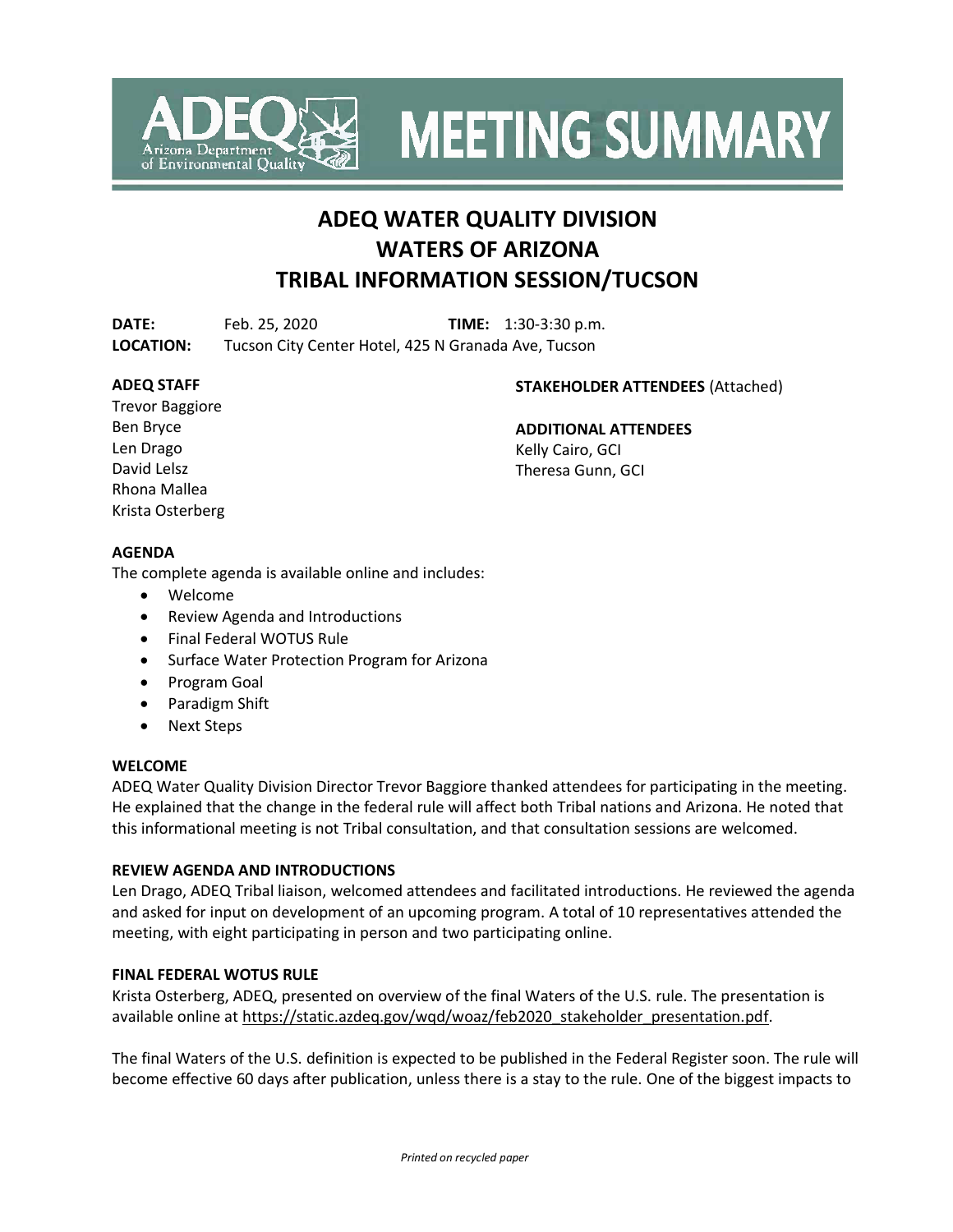Arizona will be the exclusion of ephemeral streams from the new definition. The biggest change since the draft rule was announced in January of 2019 is that ephemeral breaks will not necessarily sever jurisdiction. If a water body conveys flow in a typical year, which is based on a 30-year rolling average, jurisdiction will not be severed. Arizona currently does not have data on 30-year averages.

Baggiore noted that this WOTUS rule change reflects a federal action. Osterberg said that there has not been a comprehensive analysis of Traditionally Navigable Waters. ADEQ has been speaking with the Army Corps of Engineers, EPA, and other states to consider like methodologies. The Arizona Navigable Streams Adjudication Commission examines whether a water was navigable at the time of statehood.

Ben Brice, ADEQ, noted that determination of navigability by ANSAC would cause a waterway to be determined navigable.

A meeting to discuss impacts to permit holders will be held in March in Phoenix. An invitation with details will be sent soon and include meeting location information. Tribes are welcome to attend this meeting in person or by webinar. (Note: The meeting is scheduled for March 24, 1-4 p.m. at the ADOT HRDC Training Facility at 1130 N 22nd Ave, Phoenix.)

Highlights of comments and questions include:

- What is currently regulated through WOTUS versus what will be out?
- Could you summarize the points of difference between how Arizona currently is regulated under the 1986-88 definition and the new WOTUS definition?
- What is a water nuisance?
- When is the rule expected to be published?

Baggiore asked whether any of the nations hold permits with ADEQ or EPA. The attendees did not indicate that they had permits, and have not had conversations with EPA about permits or the pending definition change.

Facilitator Theresa Gunn asked whether Tribes monitor permits upstream of a nation's waters. There was general agreement that each Tribe would be interested in state waters coming onto Tribal lands, and Tribal waters moving to state areas.

### **SURFACE WATER PROTECTION PROGRAM FOR ARIZONA**

Osterberg explained that ADEQ is not assuming a federal program, rather determining how to develop a state program. She noted that ADEQ does not intend to copy the federal Clean Water Act.

She explained that at the November 2019 stakeholder meetings, 91 percent of attendees indicated that protection of waters was important or very important. She asked attendees to rate their level of agreement with each goal drafted from input at the November meetings. Attendees were also asked whether there will there be gaps that Tribes will need to regulate and consider other goals that could be accomplished through a state program that would assist Tribes?

Highlights of attendees comments and questions included:

- Protect waters coming onto Tribal lands.
- How will water flowing from Tribal lands be regulated?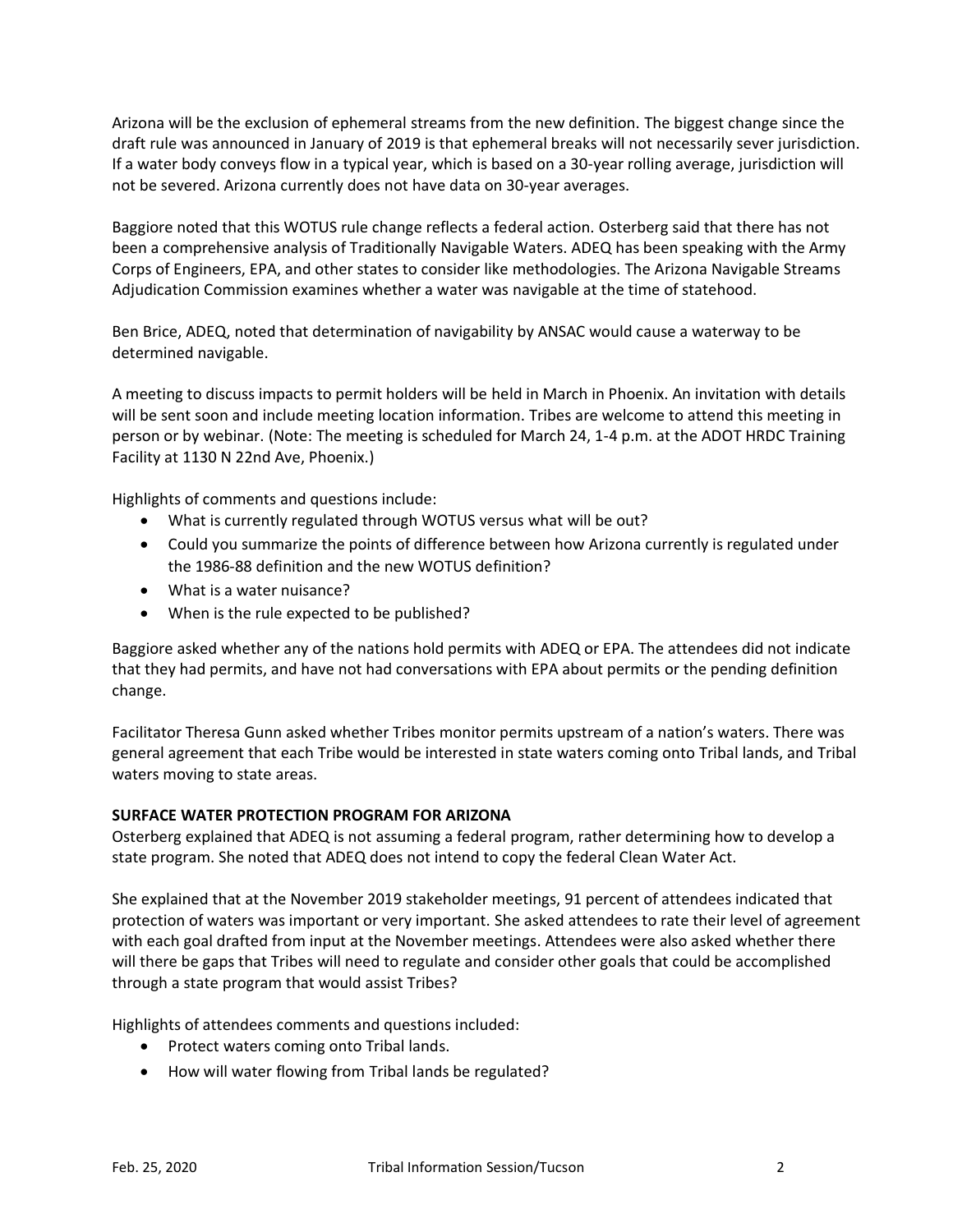- Currently three Tribes are in a lawsuit against a mining company there would be interest in protecting cultural resources and wildlife.
- Would like regulation of cultural and wildlife sensitive areas off Tribal lands.
- Would like a state program that could protect cultural and historic resources. This is of concern for those who no longer need to obtain a federal 404 permit, and a federal nexus would not be triggered, which is a concern for Tribes.
- Important to protect cultural and historic waters.
- Erosion and the creation of new runoff and stream areas affect Tribal lands. How might the activity change the surrounding waters?

Additional comments regarding goals noted by participants in all meetings are available online in the comment matrix.

### **GUIDING PRINCIPLES**

Osterberg asked about the design criteria in creating a state program. She asked attendees to rate their level of agreement with each of the guiding principles as drafted from input at the November meetings, and to note suggestions for additional principles. Comments noted by participants in all meetings are available online in the comment matrix.

Highlights of comments from meeting attendees included:

- Should have a program in place when the new WOTUS rule becomes effective, rather than a gap.
- Should be funded, with enough resources to effectively operate

#### **PARADIGM SHIFT**

Osterberg explained shifting the paradigm to a consideration of the water uses that the state might want to protect. Gunn asked attendees to consider: *Might looking at uses, impacts and risk be a better fit for protecting Arizona's waters than the definition of a water.* Brice asked whether an impact-based approach would help avoid some of the pitfalls of current CWA rules.

Highlights of discussion regarding this approach included:

- There are many areas that do not often have water flow, but would want to see the wildlife habitat protected.
- Believe there would be the same problem in defining what waters would need to be protected.
- Would a recharge conservation area be a use?
- Is the approach Baggiore described in the Clean Air Act more effective?
- In Arizona, it seems unlikely that any discharge anywhere would not have an impact (including a positive impact).
- Soil biomes seem like they would be more directly affected.

#### **NEXT STEPS**

Osterberg reviewed the timeline for next steps including:

- March 2020: establish a stakeholder advisory group; conduct permit holders information meeting
- April 2020: form technical work groups
- May/June 2020: draft program outline for stakeholder input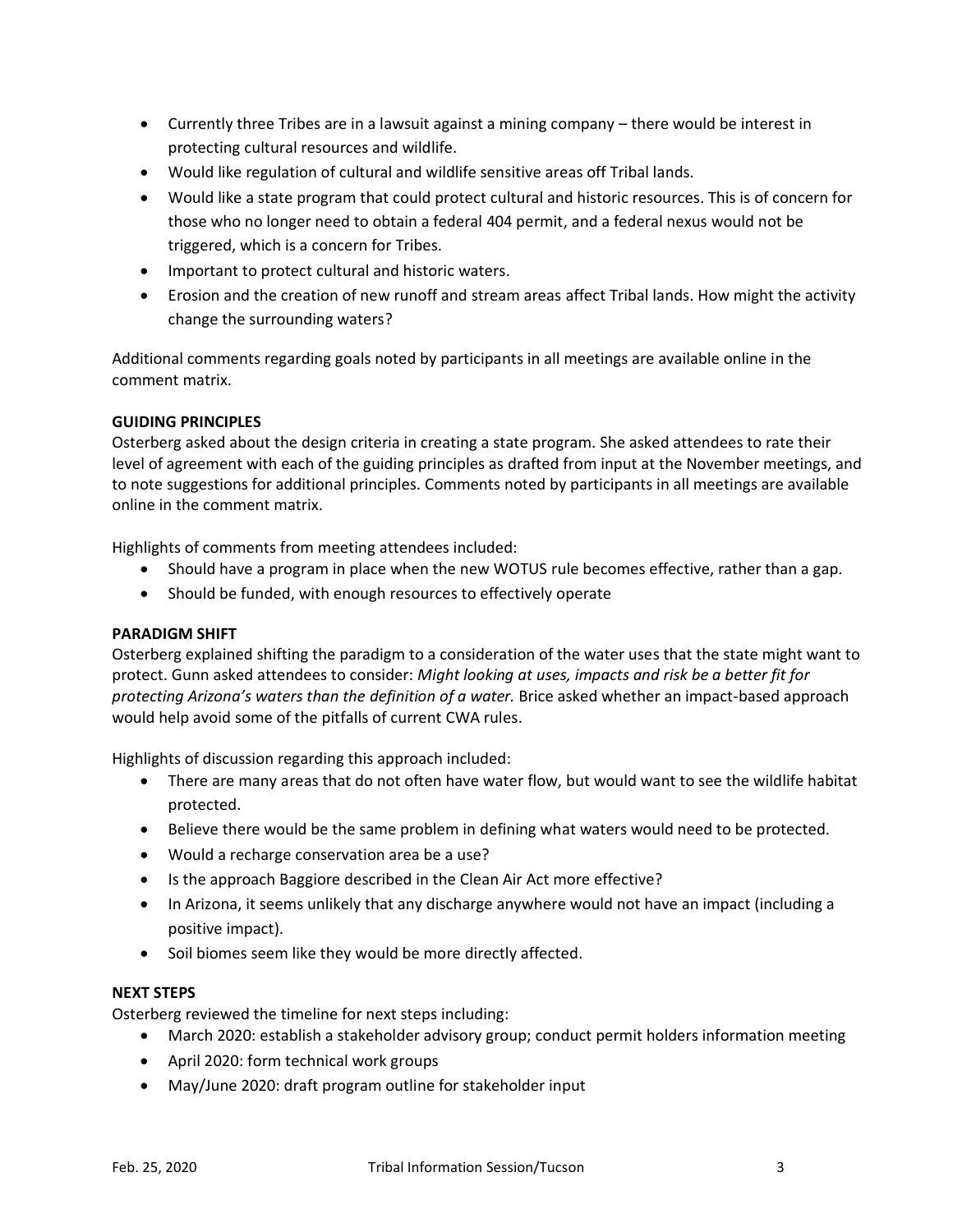Osterberg requested feedback regarding how best to receive Tribal input, thoughts or concerns about the process in general, and additional comments. She noted that the department wants to continue to speak to Tribes about concerns about water flowing onto and off of Tribal lands. She also noted that without EPA/Corps authority, Tribes will no longer have certain protections.

Osterberg noted that setting state standards requires state rulemaking, but is not a three-year process.

Highlights of questions and comments include:

- Will you be asking for authority over Tribal lands?
- Once a permit holder is no longer subject to permit constraints, how will ADEQ re-initiate permits and controls?
- Will the advisory group be drafting materials?

Baggiore asked the group for advice on how to include Tribal representation on advisory groups while limiting the overall number of attendees. This representation would be in additional to Tribal consultation. Advisory groups are expected to help ADEQ identify parameters, and would not be a decision-making body. He noted that past meeting attendees indicated that they would approach representatives and the ITA to discuss whether a few individuals could meet this need or a separate workgroup should be created.

Attendees were asked to return meeting evaluation surveys; however, evaluations were not received.

Baggiore and Osterberg thanked attendees for their attendance, and asked representatives to encourage Tribal consultation meetings.